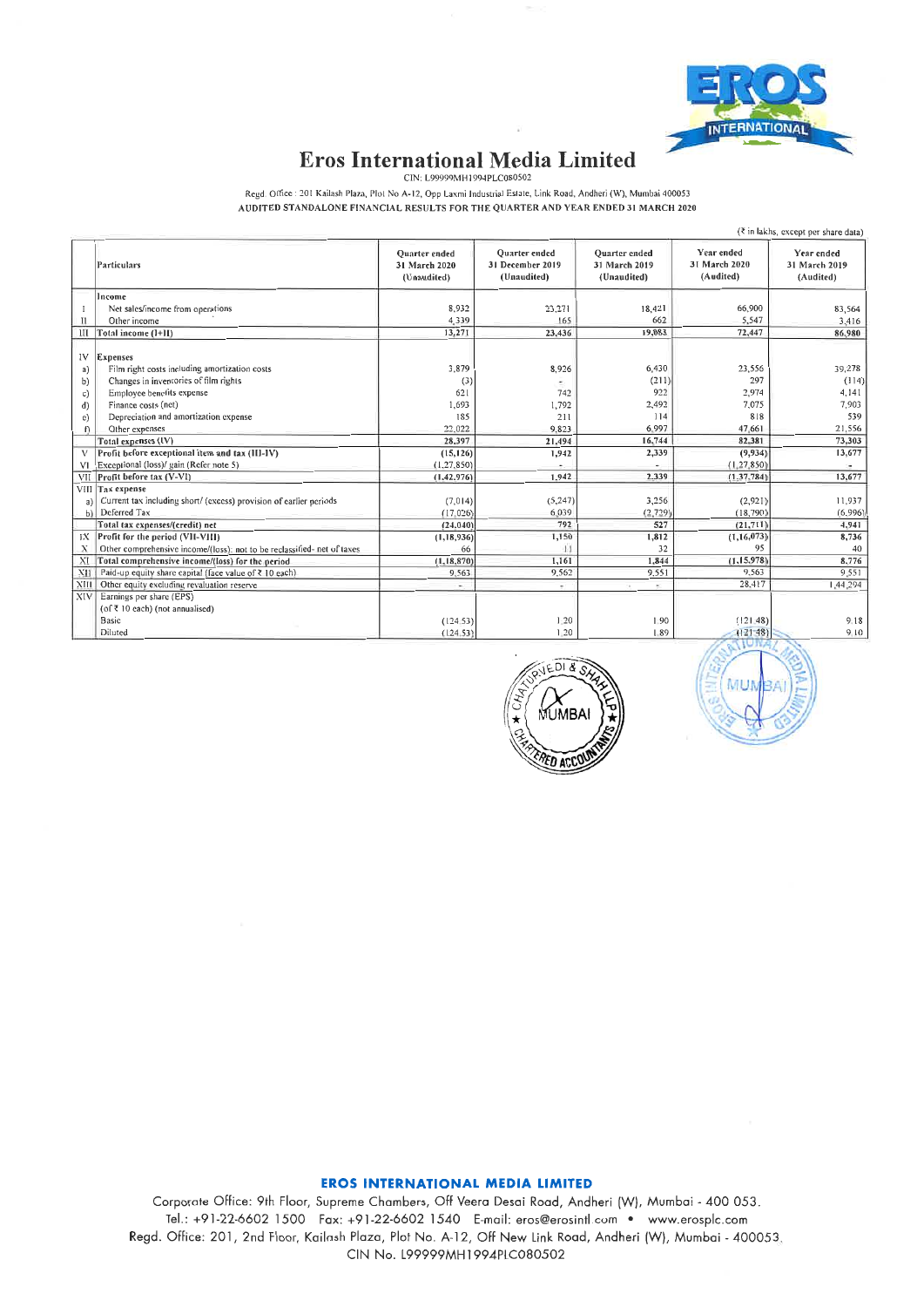

#### Notes:

1 The above results have been reviewed by the Audit Committee and approved by the Board of Directors at its meeting held on 30 July 2020

1.1 Statement of assets and liabilities (Amount In ₹ Lakhs, unless otherwise stated)

| Particulars                                                               | Audited<br>As at | Audited                                                                                                   |
|---------------------------------------------------------------------------|------------------|-----------------------------------------------------------------------------------------------------------|
|                                                                           | 31 March 2020    | As at<br>31 March 2019                                                                                    |
| Assets                                                                    |                  |                                                                                                           |
| Non-current assets                                                        |                  |                                                                                                           |
| Property, plant and equipment                                             | 3,305            | 3,499                                                                                                     |
| Intangible assets                                                         | $\sim$           |                                                                                                           |
| a) Content advances                                                       | 41,525           | 1,44,435                                                                                                  |
| b) Film rights                                                            | 36,258           | 66,974                                                                                                    |
| c) Other intangible assets                                                | 27               | 20                                                                                                        |
| d) Intangible assets under development                                    | 5,874            | 3.712                                                                                                     |
| Financial assets                                                          |                  |                                                                                                           |
| a) Investments                                                            | 4,502            | 4,819                                                                                                     |
| b) Loans                                                                  | 545              | 1,671                                                                                                     |
| c) Restricted bank deposits                                               | 41               | 511                                                                                                       |
| d) Other financial assets                                                 | 279              | 643                                                                                                       |
| Other non-current assets                                                  | 3,838            | 4,254                                                                                                     |
| <b>Total non-current assets</b>                                           | 96,194           | 2,30,538                                                                                                  |
| Current assets                                                            |                  |                                                                                                           |
| Inventories                                                               | 4                | 301                                                                                                       |
| Financial assets                                                          |                  |                                                                                                           |
| a) Trade receivables                                                      | 52,590           | 66,595                                                                                                    |
| b) Cash and cash equivalents                                              | 102              | 268                                                                                                       |
| c) Restricted bank deposits                                               | 3,609            | 5,982                                                                                                     |
| d) Loans and advances                                                     | 720              | 1.481                                                                                                     |
| e) Other financial assets                                                 | 69               | 228                                                                                                       |
| Other current assets                                                      | 142              | 243                                                                                                       |
| <b>Total current assets</b>                                               | 57,236           | 75,098                                                                                                    |
| <b>Total assets</b>                                                       | 1,53,430         | 3,05,636                                                                                                  |
| Equity share capital<br>Other equity                                      | 9,563<br>28,417  | 9,551<br>1,44,294                                                                                         |
| <b>Total equity</b>                                                       | 37.980           | 1.53.845                                                                                                  |
| Liabilities                                                               |                  |                                                                                                           |
| Non-current liabilities                                                   |                  |                                                                                                           |
| <b>Financial liabilities</b>                                              |                  |                                                                                                           |
| a) Borrowings                                                             | 63               | 8,698                                                                                                     |
| b) Trade payables                                                         |                  |                                                                                                           |
| i) Total outstanding dues of micro and small enterprises                  |                  |                                                                                                           |
| ii) Total outstanding dues of creditors other than micro and small ent    | 118              | 108                                                                                                       |
| c) Other financial liabilities                                            | 47               | 25                                                                                                        |
| Employee benefit obligations                                              | 318              | 378                                                                                                       |
|                                                                           |                  | 18,758                                                                                                    |
| Deferred tax liabilities                                                  | Ġ,               |                                                                                                           |
| Other non-current liabilities                                             | 4,424            |                                                                                                           |
|                                                                           | 4,970            |                                                                                                           |
| Total non-current liabilities<br><b>Current liabilities</b>               |                  |                                                                                                           |
| Financial liabilities                                                     |                  |                                                                                                           |
| a) Borrowings                                                             | 49,423           |                                                                                                           |
| b) Acceptances                                                            | 1,400            |                                                                                                           |
| c) Trade payables                                                         |                  |                                                                                                           |
| i) Total outstanding dues of micro and small enterprises                  |                  |                                                                                                           |
| ii) Total outstanding dues of creditors other than micro and small enterp | 28,394           |                                                                                                           |
| d) Other financial liabilities                                            | 10,932           |                                                                                                           |
| Employee benefit obligations                                              | 301              |                                                                                                           |
| Other current liabilities                                                 | 13,054           |                                                                                                           |
| Current tax liabilities                                                   | 6,976            |                                                                                                           |
|                                                                           | 1,10,480         |                                                                                                           |
| <b>Total current liabilities</b><br><b>Total liabilities</b>              | 1,15,450         | 10,050<br>38,017<br>46,796<br>5,796<br>19,429<br>7,293<br>359<br>22,866<br>11,235<br>1,13,774<br>1,51,791 |



## **EROS INTERNATIONAL MEDIA LIMITED**

Corporate Office: 9th Floor, Supreme Chambers, Off Veera Desai Road, Andheri (W), Mumbai - 400 053. Tel.: +91-22-6602 1500 Fax: +91-22-6602 1540 E-mail: eros@erosintl.com . www.erosplc.com Regd. Office: 201, 2nd Floor, Kailash Plaza, Plot No. A-12, Off New Link Road, Andheri (W), Mumbai - 400053. CIN No. L99999MH1994PLC080502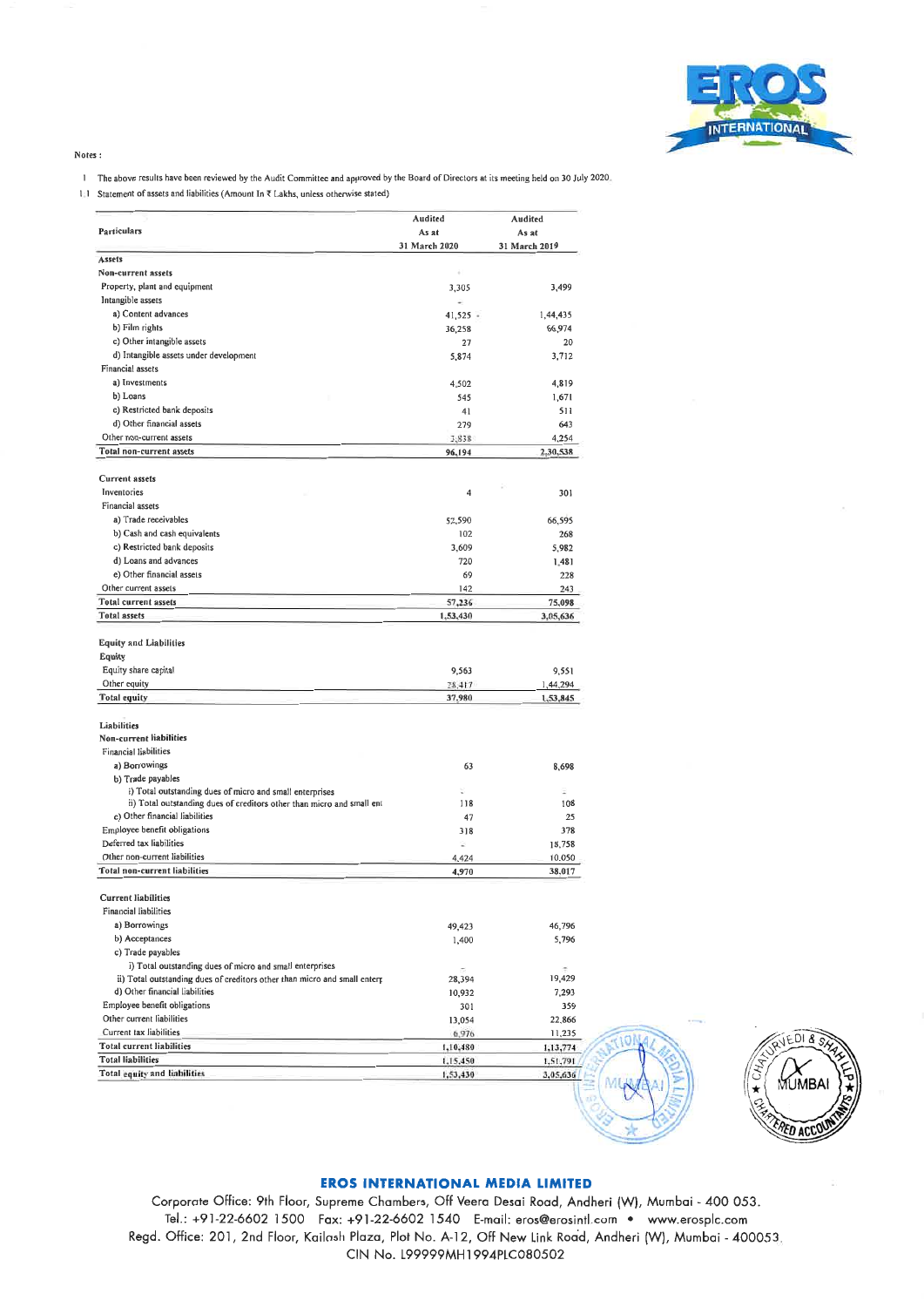

| 2 Statement of Cash Flow                                              |                    | (Amount In ₹ Lakhs) |
|-----------------------------------------------------------------------|--------------------|---------------------|
|                                                                       | Audited<br>Audited |                     |
| Particulars                                                           | For the year ended | For the year ended  |
|                                                                       | 31 March 2020      | 31 March 2019       |
| Cash flow from operating activities                                   |                    |                     |
| Profit/(loss) before tax                                              | (1, 37, 784)       | 13,677              |
| Non-cash adjustments to reconcile Profit before tax to net cash flows |                    |                     |
| Depreciation and amortisation                                         | 17,579             | 25,012              |
| Bad debts and trade receivables written off                           | 44,966             | 1,917               |
| Sundry balances written back                                          | (882)              | (45)                |
| Content advances written off                                          |                    | 2,226               |
| Provision/ (reversal) for doubtful advances                           | (1,687)            | 1.687               |
| Impairment of content advance provision (exceptional item)            | 1,06,812           | ÷.                  |
| Impairment of film rights (exceptional item)                          | 17,251             | ÷.                  |
| Impairment of other advances (exceptional item)                       | 762                | à.                  |
| Impairment of content advance write off (exceptional item)            | 3,025              | à.                  |
| Advances and deposits written off                                     |                    | 298                 |
| Provision for doubtful trade receivables                              |                    | 7,943               |
| Finance costs                                                         | 7,366              | 8,237               |
| Interest income                                                       |                    |                     |
|                                                                       | (290)              | (334)               |
| Gratuity                                                              | 112                | 117                 |
| (Gain) on sale of tangible assets (net)*                              | (0)                | (1)                 |
| Impairment loss on Investment                                         | 332                | 722                 |
| Expense on employee stock option scheme                               | 85                 | 761                 |
| Unrealised foreign exchange gain                                      | 1,176              | (814)               |
| Operating profit before working capital changes                       | 58,823             | 61,403              |
| Movements in working capital:                                         |                    |                     |
| Increase/(Decrease) in current liabilities                            | (15, 438)          | 18,228              |
| Increase/(Decrease) in other financial liabilities                    | (109)              | 946                 |
| (Decrease) in trade payables                                          | (397)              | (619)               |
| Increase/(Decrease) in employee benefit obligations                   | (103)              | 44                  |
| (Increase)/Decrease in inventories                                    | 0                  |                     |
| (Increase)/Decrease in trade receivables                              | (28, 431)          | (32, 413)           |
| (Increase)/Decrease in other current assets                           | 101                | (188)               |
| (Increase) /Decrease in other non- current assets                     | 416                | (1, 303)            |
| (Increase)/Decrease in short-term loans and advances                  | 1,126              | 1,475               |
| Decrease in other financial assets                                    | (364)              | (28)                |
| Cash generated from operations                                        | 15,624             | 47,554              |
| Taxes paid (net)                                                      | (2,951)            | (4,750)             |
| Net cash generated from operating activities $(A)$                    | 12,673             | 42,804              |
|                                                                       |                    |                     |
| Cash flow from investing activities                                   |                    |                     |
| Purchase of tangible assets                                           | (40)               | (117)               |
| Purchase of intangible film rights and related content                | (3, 635)           | (24, 213)           |
| Deposits with banks (net)                                             | 2,843              | (2,001)             |
| Proceeds from sale of fixed assets                                    | $\mathbf{1}$       |                     |
| Interest received                                                     | 449                | 401                 |
| Net cash used in investing activities (B)                             | (382)              | (25, 929)           |
| Cash flows from financing activities                                  |                    | 54                  |
| Proceeds from issue of equity shares (net)                            | 12                 |                     |
| Repayment of long-term borrowings                                     | (5, 201)           | (8, 561)            |
| Change in short-term borrowings                                       | (1, 741)           | (1, 249)            |
| Interest paid                                                         | (5, 527)           | (7, 235)            |
| Net cash flow from $/$ (used ) in financing activities $(C)$          | (12, 457)          | (16,991)            |
| Net decrease in cash and cash equivalents $(A + B + C)$               | (166)              | (116)               |
| Cash and cash equivalents at the beginning of the year                | 268                | 384                 |
| Cash and cash equivalents at the end of the year (refer note 12)      | 102                | 268                 |
| Amount less then one lakhs                                            |                    |                     |





## **EROS INTERNATIONAL MEDIA LIMITED**

 $\lesssim$ 

Corporate Office: 9th Floor, Supreme Chambers, Off Veera Desai Road, Andheri (W), Mumbai - 400 053. Tel.: +91-22-6602 1500 Fax: +91-22-6602 1540 E-mail: eros@erosintl.com · www.erosplc.com Regd. Office: 201, 2nd Floor, Kailash Plaza, Plot No. A-12, Off New Link Road, Andheri (W), Mumbai - 400053. CIN No. L99999MH1994PLC080502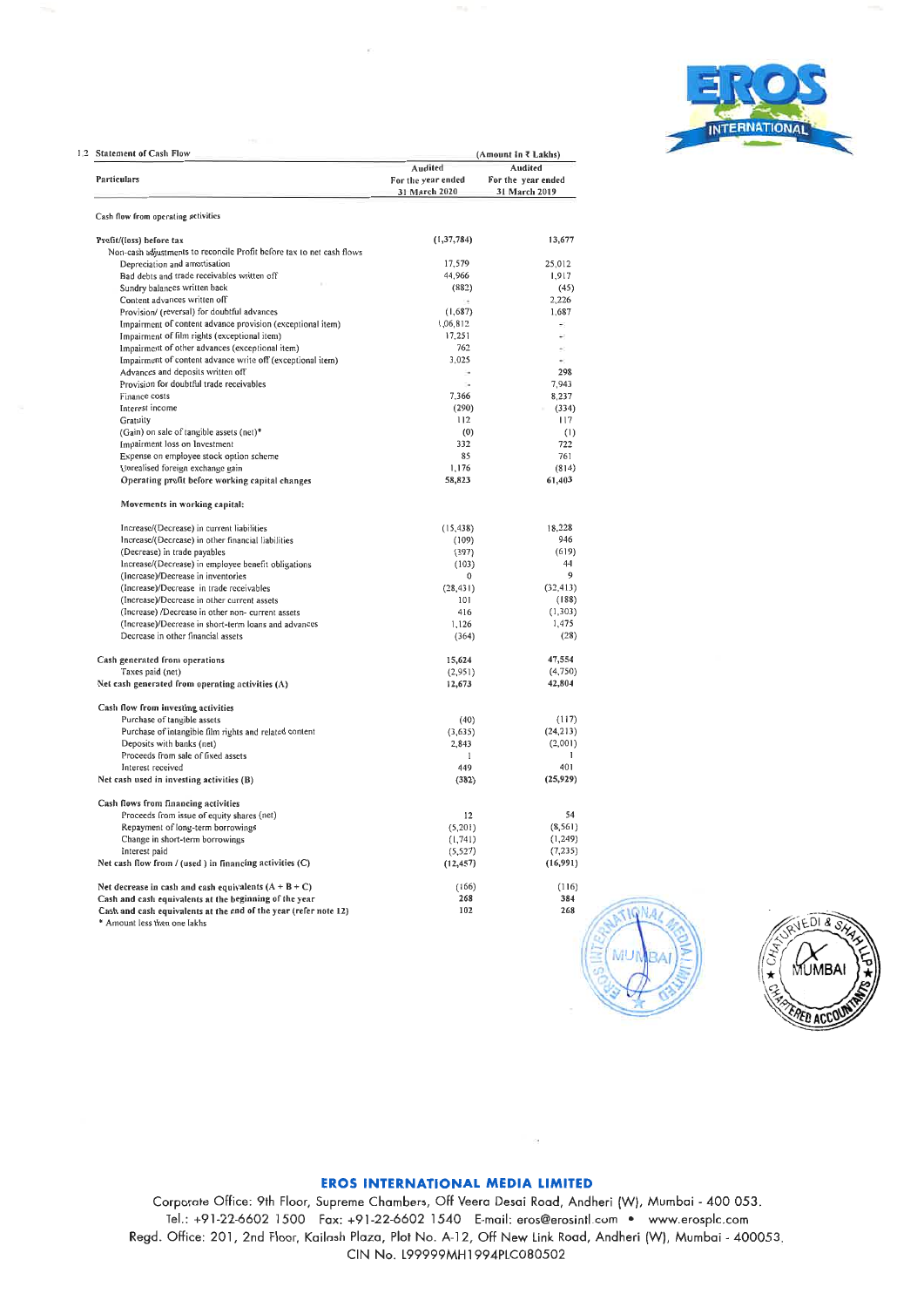

- <sup>2</sup>. The Company operates on a single reportable segment, which is co-production, acquisition and distribution of Indian language films in multiple formats, being governed by similar risks and returns the primary business segment Accordingly, no segment information has been submitted as a part of the quarterly financial results presented
- The Company's financial results for any period tluctualc due to film release schedules which take into account holidays and (estivals in India and elsewhere, competitor film releases and sporting events
- In December 2019, a novel strain of coronavirus (COVID-19) emerged in Wuhan, Hubei Province, China. While initially the outbreak was largely concentrated in China and caused significant disruptions to its economy, it has now spread to several other countries, and infections have been reported globally including India, United Kingdom, United States, Dubai, Singapore and Australia where the group through<br>its offices distr in the closure of all the theatres across India and caused disruptions in the production and availability of content, including delayed, or in some cases, shortened or cancelled theatrical releases. The lockdown has affected the company's ability to generate revenues from the monetization of Indian film content in various distribution channels through agreements with commercial theatre operators The Central and State Governments have initiated the steps to lift the lockdown, however, theatres arc still not allowed to operate till the further directives issued by the governments. The company have

considered the possible effects that may results from the pandemic on the carrying amount of the asset, The Management has evaluated the impact on its financial statements and have made appropriate adjustments, wherever required The extent of the impact on company's operations remains uncertain and may

differ from that estimated as at the date of approval of these consolidated financial statements and will be dictated by the length of time that such disruptions continue, which will, in turn, depend on the the state of th its potential impacts on the group's financial position, results of operations, liquidity, and cash flows

- The COVID-19 outbreak and resulting measures taken by the Government of India to contain the virus have already significantly affected the business in the first quarter of fiscal 2020 Further, in 19-20, the company has witnessed a significant decline in market capitalization as compared with the previous year Because of unexpected decline in the market capitalization and disruptions in the business caused by the outbreak of COVID-19, the company has performed the annual impairment assessment following the requirements of 1nd AS 36 'Impairment of Assets' Based on the assessment, the management has recorded the impairment charge of ₹127.850 lacs on content advance, film rights and related advances and disclosed the same under the exceptional item
- 6 The company has incurred loss for the year amounting� 115,978 lakhs [after considering the impact ofan impairment loss amounting� 127,850 lakhs as described in Note 5] The company is dependent upon external borrowings for its working capital needs and investment in content and film rights. Given the economic uncertainty created by the novel coronavirus coupled with significant business disruptions (ion film of e Filmworks Inc with subsidiary of ultimate holding company Eros International Pic will result into equity infusion of USS 125 million in combined entity These funds would improve liquidity within the group. The company has considered the impact of these uncertainties and factored them into their financial forecasts, including renewal of short-term borrowings For this reason, Management continues to adopt the going concern basis in preparing the consolidated financial statements
- Company would be seeking approval of shareholders, in ensuring annual general meeting to approve the excess remuneration of� 398 lakh accrued/paid to Vice Chairman and Managing Director for the year  $\overline{7}$ ended 31 March 2020, arising due to losses during the year
- 8 The figures for the quarter ended 31st March, 2020 and 31st March, 2020 and 31st March, 2020 and 31st March, 2020 and 31st March, 2019<br>and unaudited published year to date figures upto the nine months of the relevant fin and unaudited published year to date figures upto the nine months of the relevant financial year which were subject to limited review by the Statutory Auditors year ended 31st March, 2020 and 31st March, 2019<br>ors<br>For and on behalf of pool of Directors<br>and Arian Lulla



**MUMBALE** . **We are the sum Argament Argament Summary Argament Argament Argament Argament Argament Argament Argament Argament Argament Argament Argament Argament Argament Argament Argament Argament Argament Argament Argame Eiterative Vice Chairman & Managing Director** DIN: 00243191

Place: Mumbai **Date : 30 July 2020** 

#### **EROS INTERNATIONAL MEDIA LIMITED**

Corporate Office: 9th Floor, Supreme Chambers, Off Veera Desai Road, Andheri (W), Mumbai - 400 053. Tel.: +91-22-6602 1500 Fax: +91-22-6602 1540 E-mail: eros@erosintl.com • www.erosplc.com Regd. Office: 201, 2nd Floor, Kailash Plaza, Plot No. A-12, Off New Link Road, Andheri (W), Mumbai - 400053. CIN No. L99999MH1994PLC080502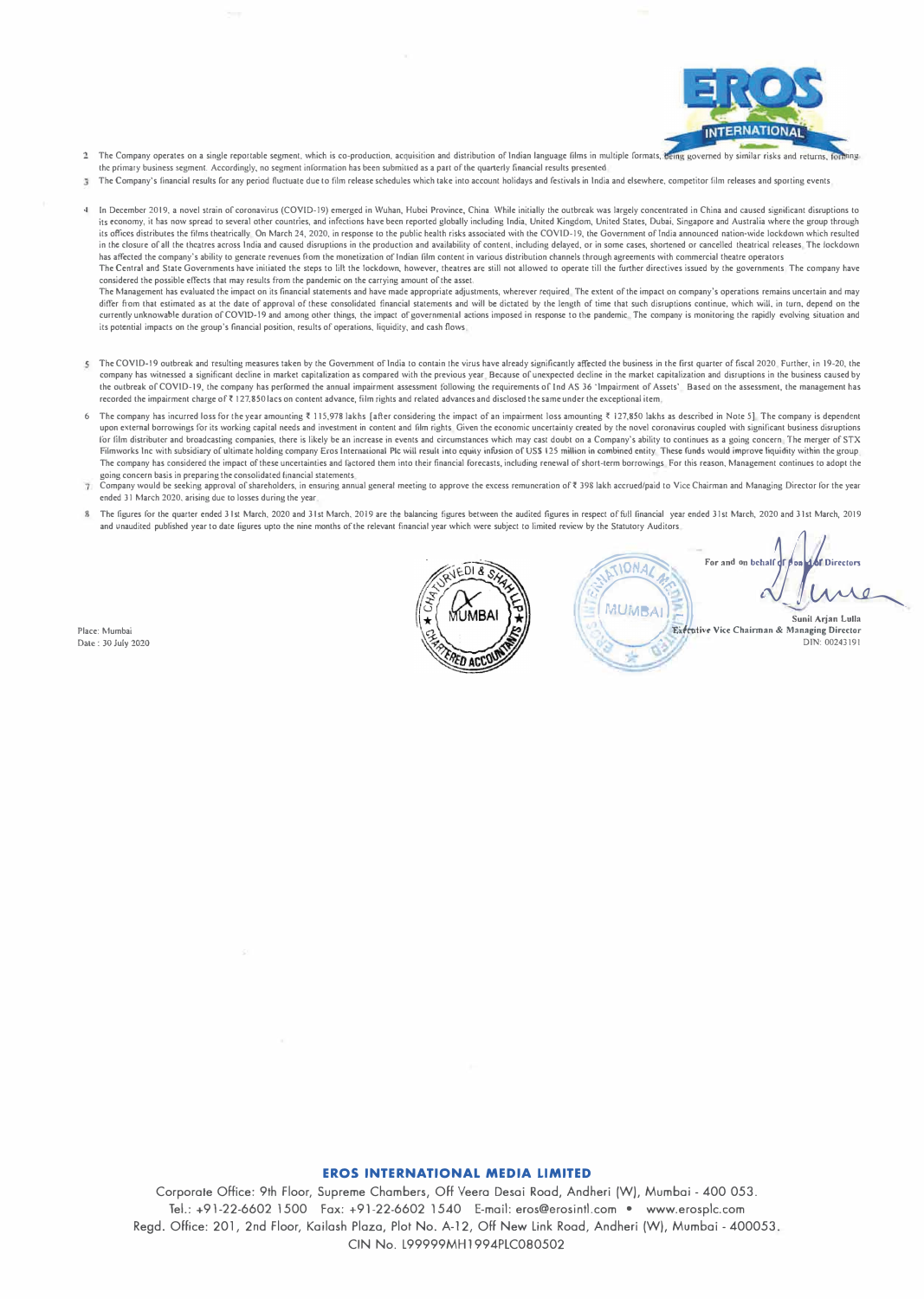Independent Auditor's Report on Quarterly and Year to Date Audited Standalone Financial Results of EROS INTERNATIONAL MEDIA LIMITED Pursuant to the Regulation 33 of the SEBI (Listing Obligations and Disclosure Requirements) Regulations, 2015, (as amended)

**CHATURVEDI** 

Chartered Accountants

æ

To.

The Board of Directors of **Eros International Media Limited** 

Report on the audit of the Standalone Financial Results

#### Opinion

We have audited the accompanying Statement of quarterly and year to date standalone financial results of EROS INTERNATIONAL MEDIA LIMITED ("the Company") for the quarter and year ended March 31, 2020 ("the Statement"), attached herewith, being submitted by the Company pursuant to the requirement of Regulation 33 of the SEBI (Listing Obligations and Disclosure Requirements) Regulations, 2015 as amended (the "Listing Regulations").

In our opinion and to the best of our information and according to the explanations given to us, the statement?

i. is presented in accordance with requirements of the Listing Regulations in this regard; and

ii.gives a true and fair view in conformity with the applicable accounting standards and other accounting principles generally accepted in India, of the net loss, other comprehensive income and other financial information of the Company for the quarter and year ended March 31, 2020.

#### **Basis for Opinion**

We conducted our audit in accordance with the Standards on Auditing (SAs) specified under Section 143(10) of the Companies Act, 2013, as amended (the "Act"). Our responsibilities under those Standards are further described in the "Auditor's Responsibilities for the Audit of the Financial Results" section of our report. We are independent of the Company in accordance with the Code of Ethics issued by the Institute of Chartered Accountants of India together with the ethical requirements that are relevant to our audit of the financial statements under the provisions of the Act, and the Rules thereunder, and we have fulfilled our other ethical responsibilities in accordance with these requirements and the Code of Ethics. We believe that the audit evidence we have obtained by us is sufficient and appropriate to provide a basis for our opinion.

#### Material Uncertainty related to Going Concern

As stated in Note No.6 of the standalone financial statements, the economic uncertainty created by the novel coronavirus has resulted in significant business disruptions for film distributer and broadcasting companies. These conditions, along with other matter as set forth in the aforesaid note, indicate the existence of a material uncertainty that may cast significant doubt about the Company's ability to continue as a going concern.

Head Office: 714-715, Tulsiani Chambers, 212, Nariman Point, Mumbai - 400 021, India. Tel.: +91 22 3021 8500 • Fax \\\$9 Other Offices: 44 - 46, "C" Wing, Mittal Court, Nariman Point, Mumbai - 400 021, India. Tel.: +91 22 4510 9700 . Fax: URL: www.cas.ind.in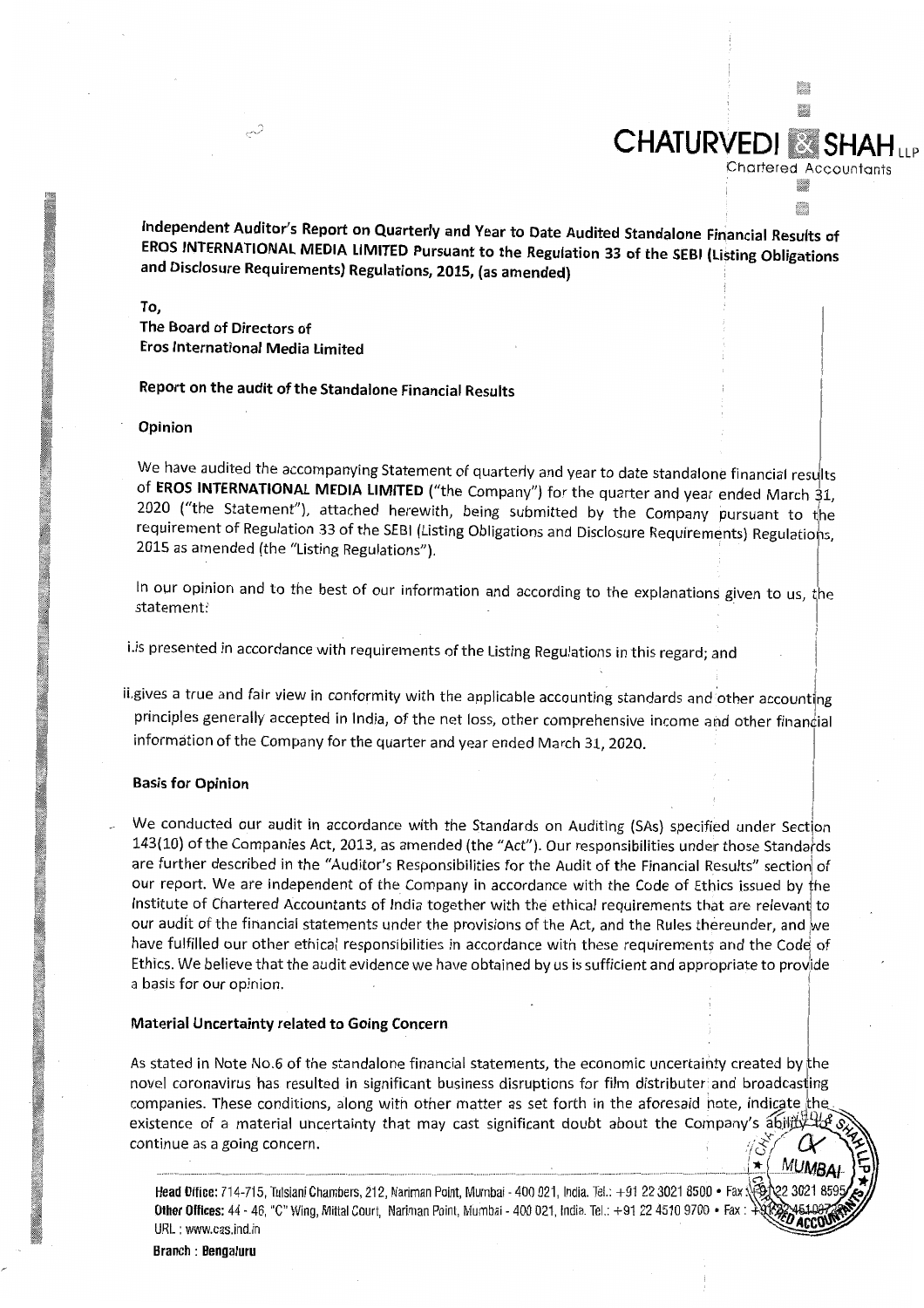

Our opinion is not modified in respect of this above matter.

## **Emphasis of Matter**

We draw attention to Note No. 4 of the standalone financial statements, which describes the Company's management evaluation of Covid 19 impact on the future business operations and future cash flows of the Company and it's consequential effects on the carrying value of assets as on March 31, 2020. In view of uncertain economic conditions, the Company's management's evaluation of impact on subsequent periods is highly dependent upon conditions as they evolve. Our opinion is not modified in respect of this matter.

## Management's Responsibility for the Standalone Financial Results

The statement has been prepared on the basis of the standalone annual financial statements. The Board of Directors of the Company are responsible for the preparation of statement that gives a true and fair view of the net loss and other comprehensive income of the Company and other financial information in accordance with the accounting standards specified under Section 133 of the Act, read with the relevant rules issued thereunder and other accounting principles generally accepted in India and in compliance with Regulation 33 of the Listing Regulations. This responsibility also includes maintenance of adequate accounting records in accordance with the provision of the Act for safeguarding the assets of the Company and for preventing and detecting frauds and other irregularities; selection and application of appropriate accounting policies; making judgements and estimates that are reasonable and prudent; and the design, implementation and maintenance of adequate internal financial controls, that were operating effectively for ensuring the accuracy and completeness of the accounting records, relevant to the preparation and presentation of the Statement that give a true and fair view and are free from material misstatement, whether due to fraud or error.

In preparing the statements, Board of Directors is responsible for assessing the Company's ability to continue as a going concern, disclosing, as applicable, matters related to going concern and using the going concern basis of accounting unless Board of Directors either intends to liquidate the Company or to cease operations, or has no realistic alternative but to do so.

The Board of Directors is also responsible for overseeing the Company's financial reporting process.

## Auditor's Responsibilities for the Audit of the Standalone Financial Results

Our objectives are to obtain reasonable assurance about whether the Statements as a whole is free from material misstatement, whether due to fraud or error, and to issue an auditor's report that includes our opinion. Reasonable assurance is a high level of assurance, but is not a guarantee that an audit conducted in accordance with SAs will always detect a material misstatement when it exists. Misstatements can arise from fraud or error and are considered material if, individually or in the aggregate, they could reasonably be expected to influence the economic decisions of users taken on the basis of the Statement.

ional As part of an audit in accordance with SAs, we exercise professional judgment and  $p$ skepticism throughout the audit. We also:

Continuation sheet.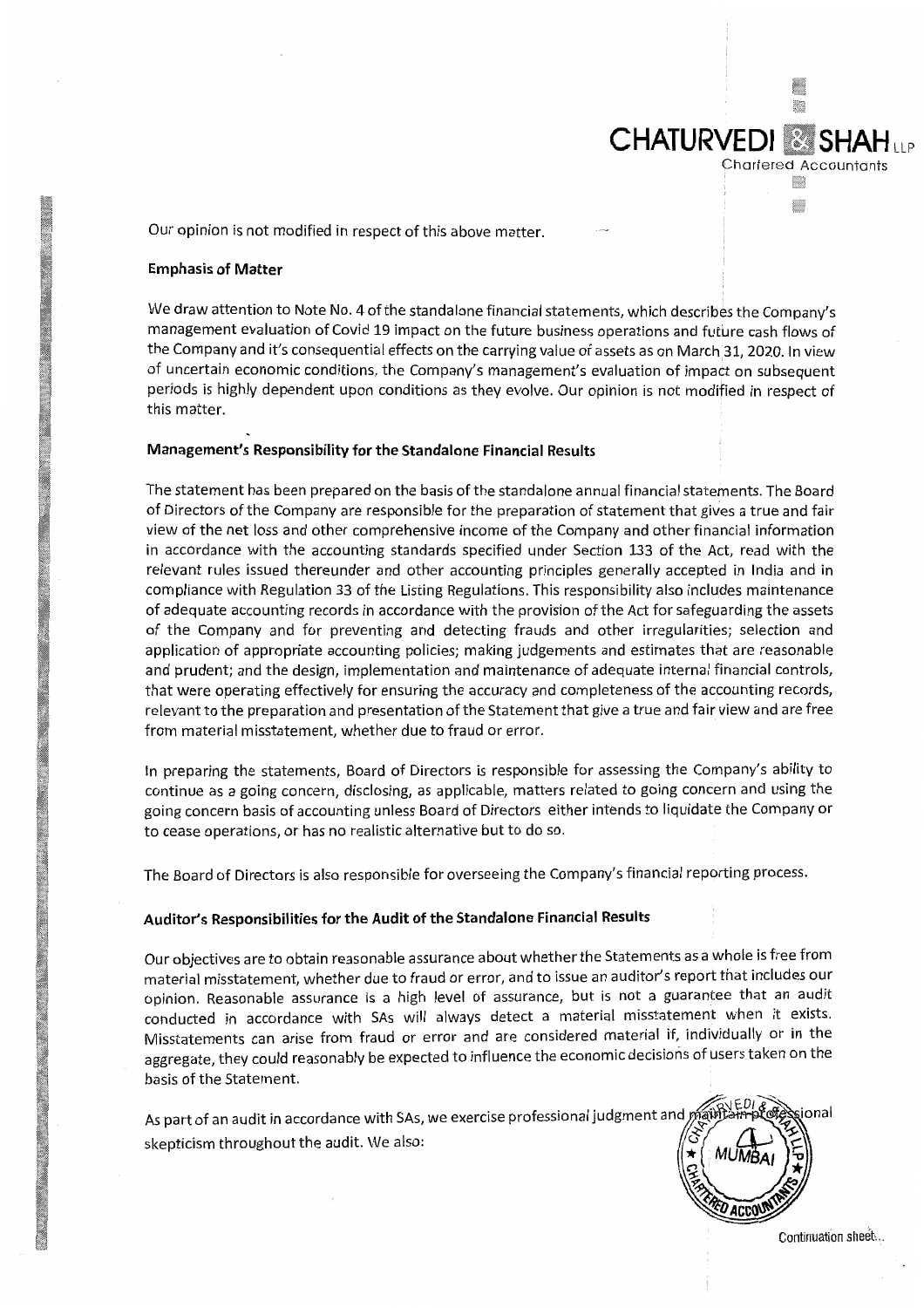Identify and assess the risks of material misstatement of the standalone financial statements, whether due to fraud or error, design and perform audit procedures responsive to those risks, and obtain audit evidence that is sufficient and appropriate to provide a basis for our opinion. The risk of not detecting a material misstatement resulting from fraud is higher than for one resulting from error, as fraud may involve collusion, forgery, intentional omissions, misrepresentations, or the override of internal control.

• Obtain an understanding of internal control relevant to the audit in order to design audit procedures that are appropriate in the circumstances. Under Section 143(3)(i) of the Act we are also responsible for expressing our opinion on whether the company has adequate internal financial controls with reference to financial statement in place and the operating effectiveness of such controls.

• Evaluate the appropriateness of accounting policies used and the reasonableness of accounting estimates and related disclosures made by management.

• Conclude on the appropriateness of management's use of the going concern basis of accounting and, based on the audit evidence obtained, whether a material uncertainty exists related to events or conditions that may cast significant doubt on the Company's ability to continue as a going concern. If we conclude that a material uncertainty exists, we are required to draw attention in our auditor's report to the related disclosures in the standalone financial statements or, if such disclosures are inadequate, to modify our opinion. Our conclusions are based on the audit evidence obtained up to the date of our auditor's report. However, future events or conditions may cause the Company to cease to continue as a going concern.

• Evaluate the overall presentation, structure and content of the standalone financial statements, including the disclosures, and whether the financial statements represent the underlying transactions and events in a manner that achieves fair presentation.

We communicate with those charged with governance regarding, among other matters, the planned scope and timing of the audit and significant audit findings, including any significant deficiencies in internal control that we identify during our audit.

We also provide those charged with governance with a statement that we have complied with relevant ethical requirements regarding independence, and to communicate with them all relationships and other matters that may reasonably be thought to bear on our independence, and where applicable,<br>related safeguards. related safeguards.



**CHATURVEDI & SHAI** 

Chartered Accountants

W)